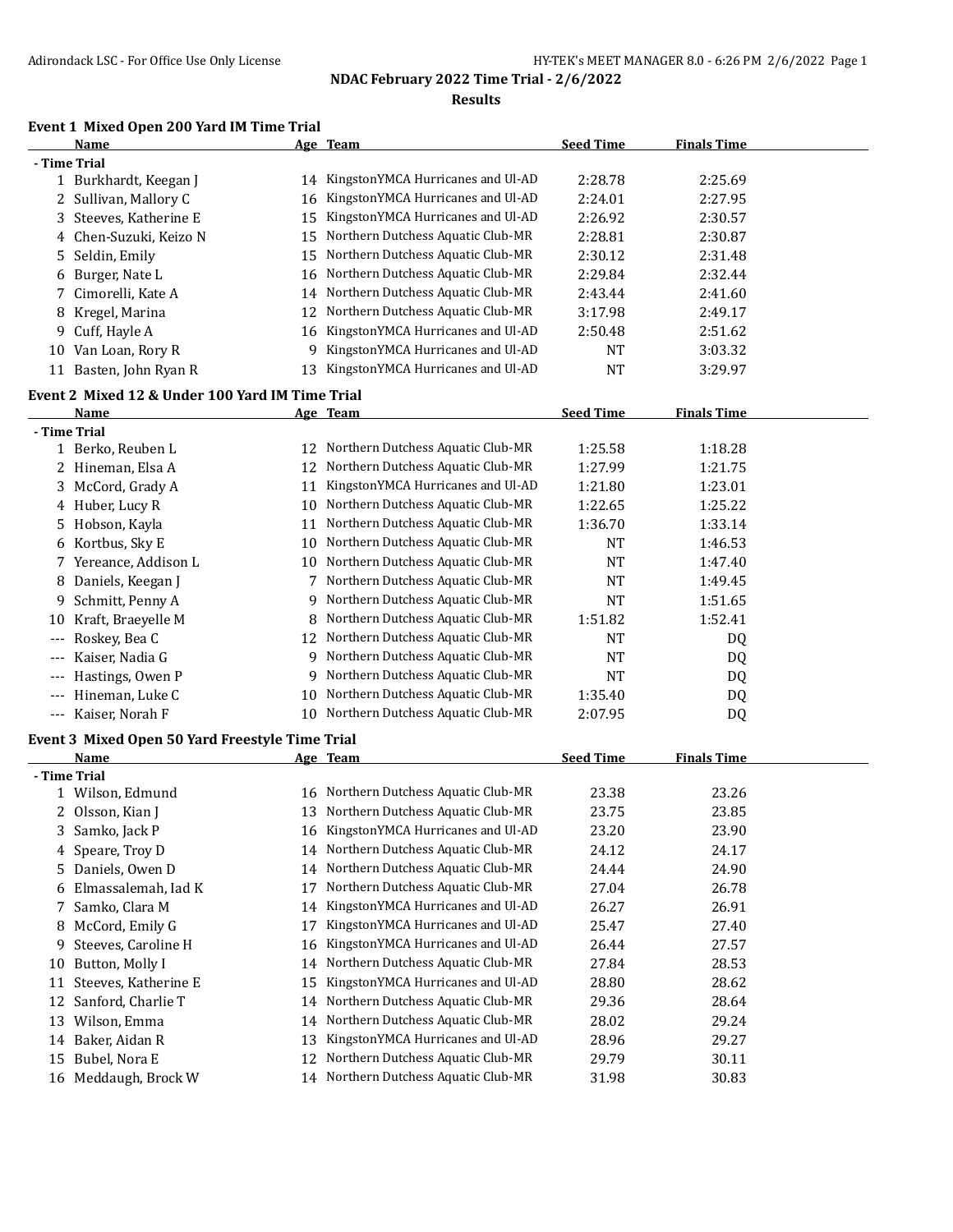**Results**

# **- Time Trial ... (Event 3 Mixed Open 50 Yard Freestyle Time Trial)**

|       | <b>Name</b>                                           |    | Age Team                             | <b>Seed Time</b> | <b>Finals Time</b> |  |
|-------|-------------------------------------------------------|----|--------------------------------------|------------------|--------------------|--|
| 17    | Burger, Laura K                                       | 13 | Northern Dutchess Aquatic Club-MR    | 31.52            | 30.85              |  |
| 18    | Schramm, Grace E                                      | 13 | Northern Dutchess Aquatic Club-MR    | 29.94            | 30.86              |  |
| 19    | Cuff, Hayle A                                         | 16 | KingstonYMCA Hurricanes and Ul-AD    | 30.48            | 32.09              |  |
| 20    | Dorner, Benjamin R                                    | 15 | Northern Dutchess Aquatic Club-MR    | 31.78            | 33.10              |  |
| 21    | McArdle, Grace B                                      | 13 | KingstonYMCA Hurricanes and Ul-AD    | 32.91            | 34.21              |  |
| 22    | Turner, Pearl T                                       | 13 | Northern Dutchess Aquatic Club-MR    | 33.92            | 34.25              |  |
| 23    | McMillen, Violet M                                    | 12 | Northern Dutchess Aquatic Club-MR    | 36.47            | 34.32              |  |
| 24    | Dorner, Declan M                                      | 12 | Northern Dutchess Aquatic Club-MR    | 35.83            | 35.16              |  |
| 25    | Basten, John Ryan R                                   | 13 | KingstonYMCA Hurricanes and Ul-AD    | 35.36            | 36.04              |  |
| 26    | Protheroe, Carys W                                    | 12 | Northern Dutchess Aquatic Club-MR    | 35.94            | 36.95              |  |
| 27    | Wilson, Ada L                                         | 13 | Northern Dutchess Aquatic Club-MR    | 38.52            | 38.93              |  |
| $---$ | Van Loan, Kay M                                       | 13 | KingstonYMCA Hurricanes and Ul-AD    | 31.52            | DQ                 |  |
|       | Event 4 Mixed 12 & Under 50 Yard Freestyle Time Trial |    |                                      |                  |                    |  |
|       | Name                                                  |    | Age Team                             | <b>Seed Time</b> | <b>Finals Time</b> |  |
|       | - Time Trial                                          |    |                                      |                  |                    |  |
|       | 1 Huber, Lucy R                                       | 10 | Northern Dutchess Aquatic Club-MR    | 31.34            | 30.83              |  |
| 2     | Ramos, Aliza D                                        | 11 | Red Fox Aquatic Club-MR              | 31.51            | 31.12              |  |
| 3.    | McCord, Grady A                                       | 11 | KingstonYMCA Hurricanes and Ul-AD    | 31.25            | 31.28              |  |
| 4     | Kenny, Braeden P                                      | 11 | Northern Dutchess Aquatic Club-MR    | 33.87            | 34.89              |  |
| 5.    | Baker, Emily S                                        | 11 | Northern Dutchess Aquatic Club-MR    | 35.96            | 37.45              |  |
| 6     | Kortbus, Sky E                                        | 10 | Northern Dutchess Aquatic Club-MR    | 41.42            | 38.64              |  |
| 7.    | Catenacci, Emma E                                     | 10 | Northern Dutchess Aquatic Club-MR    | 44.05            | 39.01              |  |
| 8     | Roskey, Bea C                                         | 12 | Northern Dutchess Aquatic Club-MR    | 40.25            | 39.72              |  |
| 9     | Kaiser, Norah F                                       | 10 | Northern Dutchess Aquatic Club-MR    | 39.19            | 41.93              |  |
| 10    | Kraft, Braeyelle M                                    | 8  | Northern Dutchess Aquatic Club-MR    | 41.32            | 41.95              |  |
|       | 11 Varaanca Addison I                                 |    | 10 Northern Dutchess Aquatic Club-MR | 4.3A             | 42.OO              |  |

| 10. | - Kraft, Braeyelle M      |    | NOPUTEPH DUTCHESS AQUALIC CHID-MR | 41.32     | 41.95   |  |
|-----|---------------------------|----|-----------------------------------|-----------|---------|--|
| 11  | Yereance, Addison L       | 10 | Northern Dutchess Aquatic Club-MR | 43.40     | 42.00   |  |
|     | Zapadinsky, Jonathan S    | 9  | Northern Dutchess Aquatic Club-MR | 45.25     | 42.04   |  |
| 13  | Speck, Camden J           | 9  | Red Fox Aquatic Club-MR           | 39.33     | 42.14   |  |
| 14  | Hastings, Owen P          | 9  | Northern Dutchess Aquatic Club-MR | 42.86     | 43.58   |  |
| 15  | Kaiser, Nadia G           | 9. | Northern Dutchess Aquatic Club-MR | 43.57     | 45.45   |  |
| 16  | Spinks, Aria M            |    | KingstonYMCA Hurricanes and Ul-AD | <b>NT</b> | 45.84   |  |
| 17  | Rothstein, Harry Q        | 9  | Northern Dutchess Aquatic Club-MR | 50.32     | 46.12   |  |
|     | 18 Clements, Gracyn B     | 10 | Northern Dutchess Aquatic Club-MR | 44.40     | 47.69   |  |
| 19  | McArdle, Gavin T          | 11 | KingstonYMCA Hurricanes and Ul-AD | 1:03.31   | 48.08   |  |
| 20. | Berko, Gabe S             | 8  | Northern Dutchess Aquatic Club-MR | 51.40     | 48.47   |  |
| 21  | Mouligneau, Elsa I        | 10 | Northern Dutchess Aquatic Club-MR | 49.50     | 50.72   |  |
|     | 22 Acker, Henry S         | 9  | Northern Dutchess Aquatic Club-MR | <b>NT</b> | 54.19   |  |
| 23. | Garcia, Sebastian A       | 9  | Northern Dutchess Aquatic Club-MR | <b>NT</b> | 55.09   |  |
|     | 24 Litton, Sophie E       |    | Northern Dutchess Aquatic Club-MR | <b>NT</b> | 57.44   |  |
|     | 25 Mergenthaler, Kelsey L | 8  | Northern Dutchess Aquatic Club-MR | NT        | 1:00.25 |  |
|     | 26 Nielsen, Ella M        | 8  | Northern Dutchess Aquatic Club-MR | NT        | 1:02.36 |  |
|     | 27 Lopez Leon, Raul A     |    | Northern Dutchess Aquatic Club-MR | 1:11.14   | 1:05.77 |  |
|     | 28 Litton-Byrne, Quinn J  | 6  | Northern Dutchess Aquatic Club-MR | NT        | 1:17.11 |  |

#### **Event 5 Mixed Open 200 Yard Breaststroke Time Trial**

| <b>Name</b>          | Age Team                             | <b>Seed Time</b> | <b>Finals Time</b> |  |  |
|----------------------|--------------------------------------|------------------|--------------------|--|--|
| - Time Trial         |                                      |                  |                    |  |  |
| 1 Button, Sam M      | 14 Northern Dutchess Aquatic Club-MR | 2:28.40          | 2:29.95            |  |  |
| 2 Clark, Campbell U  | 16 Red Fox Aquatic Club-MR           | 2:32.19          | 2:32.35            |  |  |
| 3 Smith. Charlotte T | 16 Northern Dutchess Aquatic Club-MR | 2:46.80          | 2:46.31            |  |  |
| 4 Jenkins, Shae K    | Northern Dutchess Aquatic Club-MR    | 2:45.65          | 2:51.80            |  |  |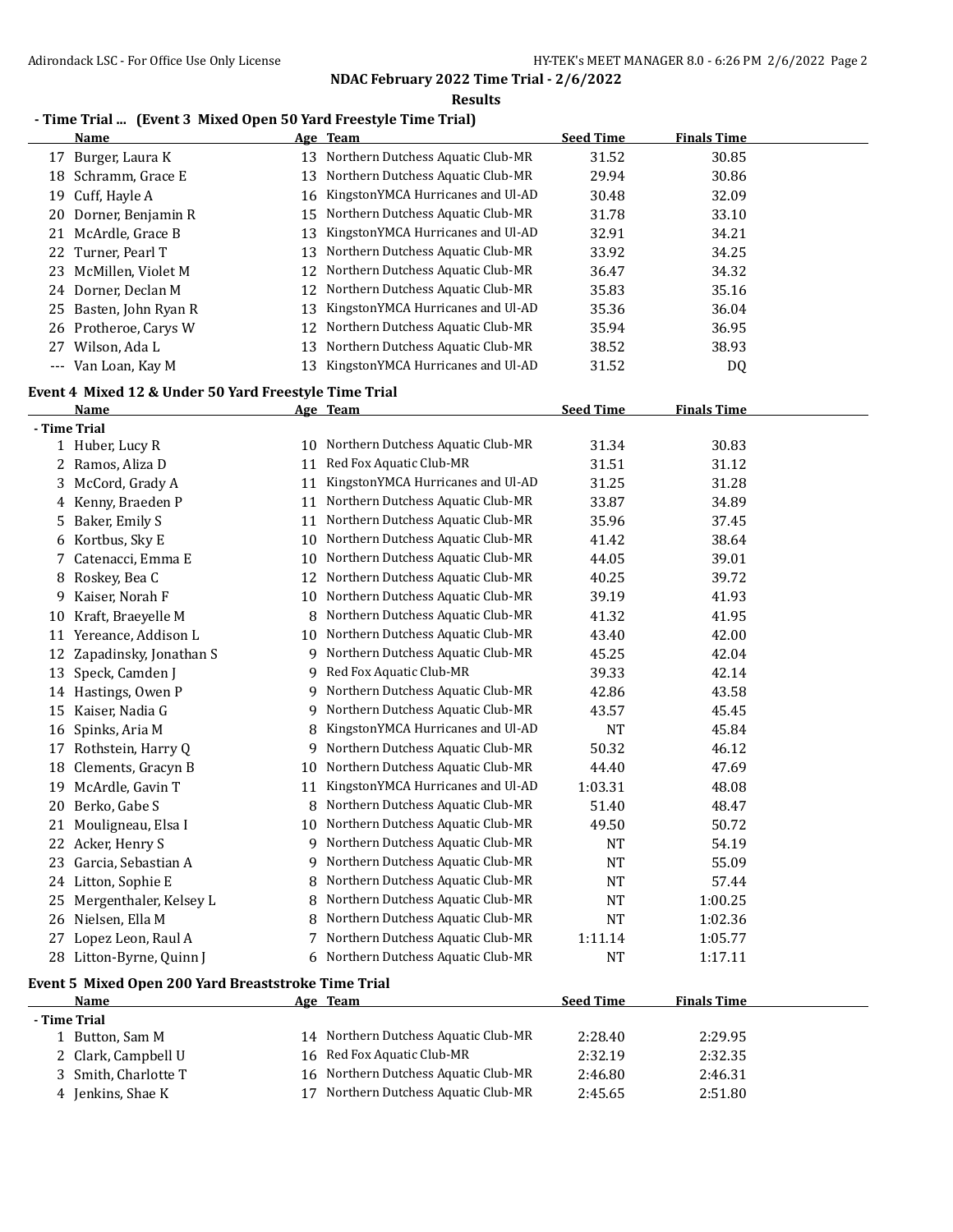**Results**

# **- Time Trial ... (Event 5 Mixed Open 200 Yard Breaststroke Time Trial)**

|              | <b>Name</b>                                              |    | Age Team                             | <b>Seed Time</b> | <b>Finals Time</b> |  |
|--------------|----------------------------------------------------------|----|--------------------------------------|------------------|--------------------|--|
| 5            | Dabo, Mariama F                                          | 15 | Northern Dutchess Aquatic Club-MR    | 2:47.19          | 2:57.32            |  |
| 6            | Russell, Lauretta R                                      | 17 | Northern Dutchess Aquatic Club-MR    | <b>NT</b>        | 2:57.81            |  |
|              | Heidebrecht, Martin H                                    | 15 | Northern Dutchess Aquatic Club-MR    | 2:45.36          | 2:58.35            |  |
| 8            | Jude, Cat I                                              | 13 | Northern Dutchess Aquatic Club-MR    | 3:19.61          | 3:14.71            |  |
|              | Event 6 Mixed 12 & Under 50 Yard Breaststroke Time Trial |    |                                      |                  |                    |  |
|              | Name                                                     |    | Age Team                             | <b>Seed Time</b> | <b>Finals Time</b> |  |
| - Time Trial |                                                          |    |                                      |                  |                    |  |
|              | 1 Kregel, Marina                                         | 12 | Northern Dutchess Aquatic Club-MR    | 40.96            | 41.53              |  |
|              | 2 Hineman, Elsa A                                        | 12 | Northern Dutchess Aquatic Club-MR    | 42.41            | 43.08              |  |
|              | 3 Dorner, Declan M                                       | 12 | Northern Dutchess Aquatic Club-MR    | 44.56            | 44.53              |  |
| 4            | McCord, Grady A                                          | 11 | KingstonYMCA Hurricanes and Ul-AD    | 43.49            | 45.79              |  |
| 5            | Hobson, Kayla                                            | 11 | Northern Dutchess Aquatic Club-MR    | 44.83            | 47.85              |  |
| 6            | Protheroe, Carys W                                       | 12 | Northern Dutchess Aquatic Club-MR    | 43.79            | 48.82              |  |
| 7            | Catenacci, Emma E                                        | 10 | Northern Dutchess Aquatic Club-MR    | 54.35            | 52.76              |  |
| 8            | Schmitt, Penny A                                         | 9  | Northern Dutchess Aquatic Club-MR    | 55.57            | 57.11              |  |
| 9            | McMillen, Violet M                                       | 12 | Northern Dutchess Aquatic Club-MR    | 52.07            | 57.35              |  |
| 10           | Hastings, Owen P                                         | 9  | Northern Dutchess Aquatic Club-MR    | 46.15            | 1:00.25            |  |
| 11           | Rothstein, Harry Q                                       | 9  | Northern Dutchess Aquatic Club-MR    | <b>NT</b>        | 1:02.77            |  |
| 12           | Kaiser, Norah F                                          | 10 | Northern Dutchess Aquatic Club-MR    | 1:00.11          | 1:02.89            |  |
| 13           | Zapadinsky, Jonathan S                                   | 9  | Northern Dutchess Aquatic Club-MR    | 1:07.99          | 1:04.47            |  |
| 14           | Spinks, Aria M                                           | 8  | KingstonYMCA Hurricanes and Ul-AD    | <b>NT</b>        | 1:05.09            |  |
| 15           | Clements, Gracyn B                                       | 10 | Northern Dutchess Aquatic Club-MR    | 57.40            | 1:05.88            |  |
| 16           | Mouligneau, Elsa I                                       | 10 | Northern Dutchess Aquatic Club-MR    | <b>NT</b>        | 1:06.84            |  |
| 17           | Garcia, Sebastian A                                      | 9  | Northern Dutchess Aquatic Club-MR    | <b>NT</b>        | 1:18.87            |  |
| $---$        | Acker, Henry S                                           | 9  | Northern Dutchess Aquatic Club-MR    | <b>NT</b>        | DQ                 |  |
| $---$        | Nielsen, Ella M                                          | 8  | Northern Dutchess Aquatic Club-MR    | <b>NT</b>        | DQ                 |  |
|              | Mergenthaler, Kelsey L                                   | 8  | Northern Dutchess Aquatic Club-MR    | <b>NT</b>        | DQ                 |  |
|              | Litton-Byrne, Quinn J                                    | 6  | Northern Dutchess Aquatic Club-MR    | <b>NT</b>        | DQ                 |  |
|              | Litton, Sophie E                                         | 8  | Northern Dutchess Aquatic Club-MR    | <b>NT</b>        | DQ                 |  |
|              | Kraft, Braeyelle M                                       | 8  | Northern Dutchess Aquatic Club-MR    | 1:06.15          | DQ                 |  |
|              | McArdle, Gavin T                                         | 11 | KingstonYMCA Hurricanes and Ul-AD    | 1:47.78          | DQ                 |  |
|              | Kaiser, Nadia G                                          | 9  | Northern Dutchess Aquatic Club-MR    | 1:00.38          | DQ                 |  |
| $\cdots$     | Berko, Gabe S                                            |    | 8 Northern Dutchess Aquatic Club-MR  | <b>NT</b>        | DQ                 |  |
|              | Event 7 Mixed Open 100 Yard Backstroke Time Trial        |    |                                      |                  |                    |  |
|              | Name                                                     |    | Age Team                             | <b>Seed Time</b> | <b>Finals Time</b> |  |
| - Time Trial |                                                          |    |                                      |                  |                    |  |
|              | 1 Burkhardt, Keegan J                                    |    | 14 KingstonYMCA Hurricanes and Ul-AD | 1:02.84          | 1:03.90            |  |
| 2            | Gutterman, Hunter M                                      | 15 | Northern Dutchess Aquatic Club-MR    | 1:03.22          | 1:05.70            |  |
| 3            | Steeves, Caroline H                                      | 16 | KingstonYMCA Hurricanes and Ul-AD    | 1:03.16          | 1:05.90            |  |
| 4            | Samko, Clara M                                           | 14 | KingstonYMCA Hurricanes and Ul-AD    | NT               | 1:06.70            |  |
| 5            | Sullivan, Mallory C                                      | 16 | KingstonYMCA Hurricanes and Ul-AD    | 1:06.73          | 1:09.67            |  |
| 6            | Sanford, Charlie T                                       | 14 | Northern Dutchess Aquatic Club-MR    | 1:09.97          | 1:15.69            |  |
| 7            | Pociask, Joseph V                                        | 14 | Northern Dutchess Aquatic Club-MR    | 1:26.69          | 1:16.52            |  |
| 8            | Meddaugh, Brock W                                        | 14 | Northern Dutchess Aquatic Club-MR    | 1:21.35          | 1:18.58            |  |
| 9            | Van Loan, Kay M                                          | 13 | KingstonYMCA Hurricanes and Ul-AD    | 1:21.13          | 1:19.69            |  |
| 10           | Baker, Aidan R                                           | 13 | KingstonYMCA Hurricanes and Ul-AD    | 1:22.86          | 1:19.88            |  |
| 11           | Bubel, Nora E                                            | 12 | Northern Dutchess Aquatic Club-MR    | 1:22.45          | 1:21.79            |  |
|              | 12 Ramos, Aliza D                                        | 11 | Red Fox Aquatic Club-MR              | 1:21.66          | 1:23.15            |  |
|              | 13 Van Loan, Rory R                                      |    | 9 KingstonYMCA Hurricanes and Ul-AD  | <b>NT</b>        | 1:37.38            |  |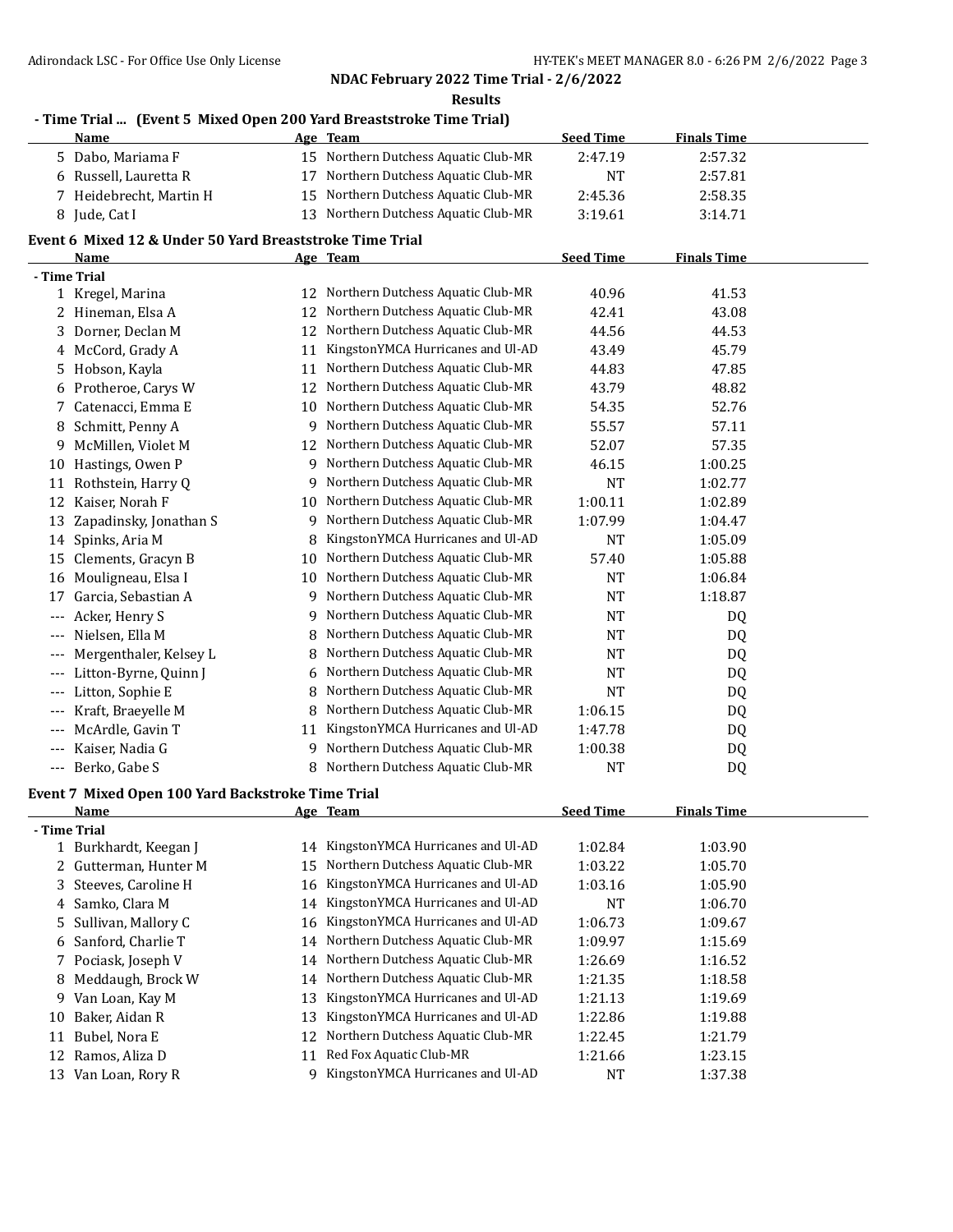**Results**

# **Event 8 Mixed 12 & Under 50 Yard Butterfly Time Trial**

|                                                  | Name                 |    | Age Team                          | <b>Seed Time</b> | <b>Finals Time</b> |  |
|--------------------------------------------------|----------------------|----|-----------------------------------|------------------|--------------------|--|
|                                                  | - Time Trial         |    |                                   |                  |                    |  |
|                                                  | 1 McCord, Grady A    | 11 | KingstonYMCA Hurricanes and Ul-AD | 35.46            | 36.90              |  |
|                                                  | 2 Kenny, Braeden P   | 11 | Northern Dutchess Aquatic Club-MR | 39.53            | 37.84              |  |
| 3.                                               | Dorner, Declan M     | 12 | Northern Dutchess Aquatic Club-MR | 39.80            | 41.75              |  |
| 4                                                | Baker, Emily S       | 11 | Northern Dutchess Aquatic Club-MR | 50.53            | 47.97              |  |
| 5.                                               | Kraft, Braeyelle M   |    | Northern Dutchess Aquatic Club-MR | 52.98            | 54.94              |  |
| 6                                                | Daniels, Keegan J    |    | Northern Dutchess Aquatic Club-MR | 56.54            | 57.14              |  |
|                                                  | Spinks, Aria M       |    | KingstonYMCA Hurricanes and Ul-AD | <b>NT</b>        | 1:07.45            |  |
| $\cdots$                                         | McArdle, Gavin T     | 11 | KingstonYMCA Hurricanes and Ul-AD | 1:39.82          | DQ                 |  |
| Event 9 Mixed Open 100 Yard Butterfly Time Trial |                      |    |                                   |                  |                    |  |
|                                                  |                      |    |                                   |                  |                    |  |
|                                                  | Name                 |    | Age Team                          | <b>Seed Time</b> | <b>Finals Time</b> |  |
|                                                  | - Time Trial         |    |                                   |                  |                    |  |
|                                                  | 1 Samko, Jack P      | 16 | KingstonYMCA Hurricanes and Ul-AD | 56.94            | 57.66              |  |
|                                                  | Pociask, Brooke A    | 17 | Northern Dutchess Aquatic Club-MR | 59.87            | 1:02.60            |  |
| 3                                                | Chen-Suzuki, Keizo N | 15 | Northern Dutchess Aquatic Club-MR | 1:03.40          | 1:05.91            |  |
| 4                                                | McCord, Emily G      |    | KingstonYMCA Hurricanes and Ul-AD | 1:03.27          | 1:07.53            |  |
| 5.                                               | Elmassalemah, Iad K  | 17 | Northern Dutchess Aquatic Club-MR | 1:04.12          | 1:09.21            |  |
| 6                                                | Cuff, Hayle A        | 16 | KingstonYMCA Hurricanes and Ul-AD | 1:14.77          | 1:20.81            |  |
|                                                  | Van Loan, Kay M      | 13 | KingstonYMCA Hurricanes and Ul-AD | 1:20.51          | 1:23.50            |  |
| $---$                                            | Van Loan, Rory R     | 9  | KingstonYMCA Hurricanes and Ul-AD | NT               | DQ                 |  |

# **Event 10 Mixed 12 & Under 50 Yard Backstroke Time Trial**

|              | <b>Name</b>            |    | Age Team                          | <b>Seed Time</b> | <b>Finals Time</b> |  |
|--------------|------------------------|----|-----------------------------------|------------------|--------------------|--|
| - Time Trial |                        |    |                                   |                  |                    |  |
|              | 1 Berko, Reuben L      | 12 | Northern Dutchess Aquatic Club-MR | 36.28            | 35.15              |  |
| 2            | Van Loan, Rory R       | 9  | KingstonYMCA Hurricanes and Ul-AD | 41.81            | 42.94              |  |
| 3            | Hineman, Luke C        | 10 | Northern Dutchess Aquatic Club-MR | 43.06            | 45.74              |  |
|              | 4 Daniels, Keegan J    | 7  | Northern Dutchess Aquatic Club-MR | 45.66            | 47.41              |  |
| 5.           | Catenacci, Emma E      | 10 | Northern Dutchess Aquatic Club-MR | 52.33            | 47.53              |  |
| 6            | Speck, Camden J        | 9  | Red Fox Aquatic Club-MR           | 48.70            | 49.23              |  |
| 7            | Kortbus, Sky E         | 10 | Northern Dutchess Aquatic Club-MR | 54.01            | 50.27              |  |
| 8            | Zapadinsky, Jonathan S | 9  | Northern Dutchess Aquatic Club-MR | 50.68            | 50.61              |  |
| 9            | Kaiser, Norah F        | 10 | Northern Dutchess Aquatic Club-MR | 47.61            | 50.84              |  |
| 10           | Kraft, Braevelle M     | 8  | Northern Dutchess Aquatic Club-MR | 50.83            | 50.95              |  |
| 11           | Roskey, Bea C          | 12 | Northern Dutchess Aquatic Club-MR | 51.08            | 51.77              |  |
| 12           | Rothstein, Harry Q     | q  | Northern Dutchess Aquatic Club-MR | <b>NT</b>        | 52.97              |  |
| 13           | Kaiser, Nadia G        | 9  | Northern Dutchess Aquatic Club-MR | 49.78            | 54.36              |  |
| 14           | Clements, Gracyn B     | 10 | Northern Dutchess Aquatic Club-MR | 49.19            | 56.40              |  |
| 15           | Yereance, Addison L    | 10 | Northern Dutchess Aquatic Club-MR | 55.62            | 57.59              |  |
| 16           | Mouligneau, Elsa I     | 10 | Northern Dutchess Aquatic Club-MR | 1:04.39          | 59.18              |  |
| 17           | Garcia, Sebastian A    | 9  | Northern Dutchess Aquatic Club-MR | NT               | 1:02.71            |  |
| 18           | Spinks, Aria M         | 8  | KingstonYMCA Hurricanes and Ul-AD | <b>NT</b>        | 1:04.75            |  |
| 19           | Berko, Gabe S          | 8  | Northern Dutchess Aquatic Club-MR | 1:01.88          | 1:04.84            |  |
| 20           | Nielsen, Ella M        | 8  | Northern Dutchess Aquatic Club-MR | 1:00.72          | 1:05.38            |  |
| 21           | Litton, Sophie E       | 8  | Northern Dutchess Aquatic Club-MR | <b>NT</b>        | 1:05.56            |  |
| 22           | Mergenthaler, Kelsey L | 8  | Northern Dutchess Aquatic Club-MR | <b>NT</b>        | 1:09.39            |  |
| 23           | Lopez Leon, Raul A     |    | Northern Dutchess Aquatic Club-MR | 1:06.36          | 1:09.81            |  |
|              | 24 Acker, Henry S      | 9  | Northern Dutchess Aquatic Club-MR | <b>NT</b>        | 1:12.44            |  |
| 25           | Litton-Byrne, Quinn J  | 6  | Northern Dutchess Aquatic Club-MR | NT               | 1:29.89            |  |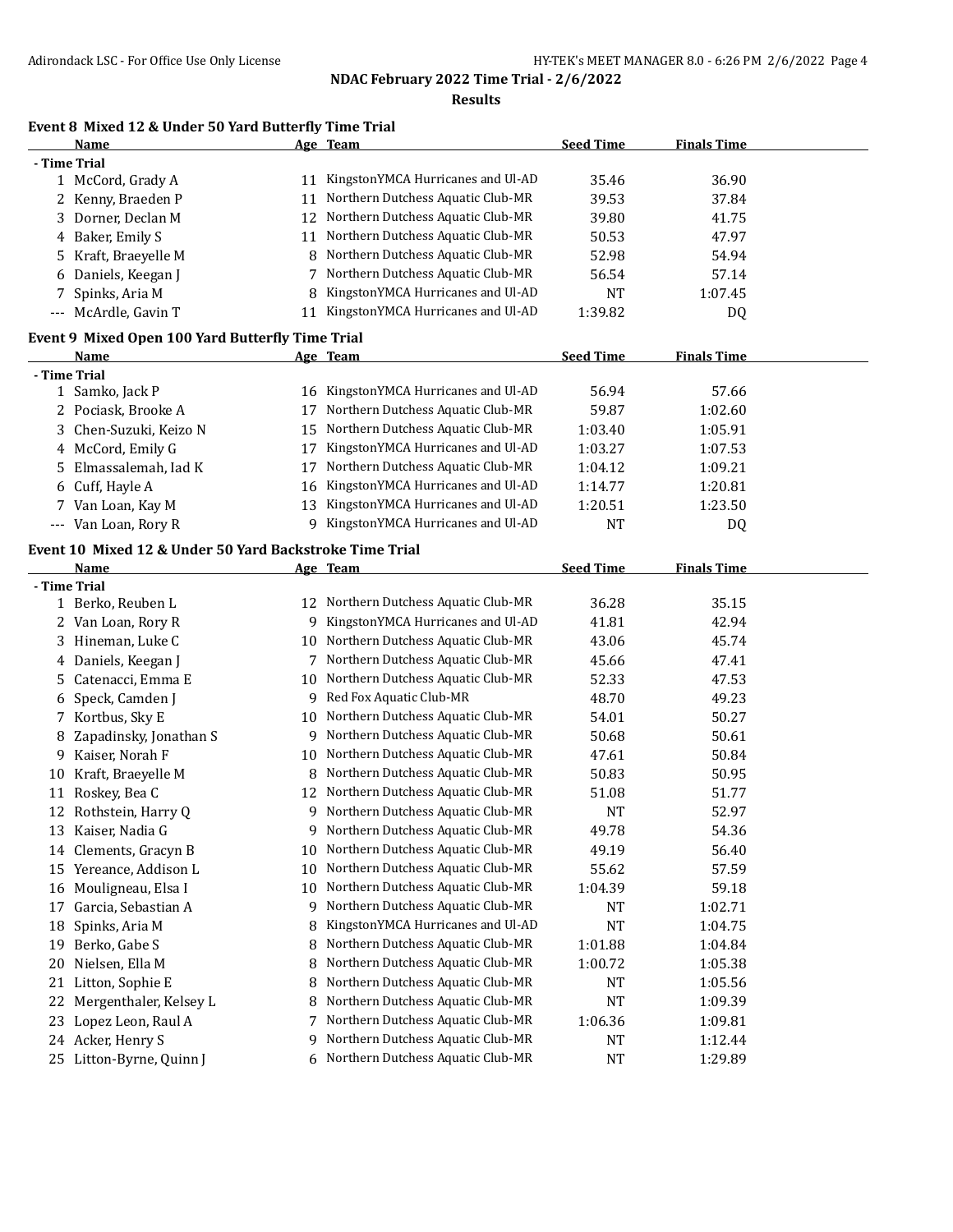#### **Results**

# **Event 11 Mixed Open 100 Yard Breaststroke Time Trial**

|       | Name                                               |    | Age Team                             | <b>Seed Time</b> | <b>Finals Time</b> |  |
|-------|----------------------------------------------------|----|--------------------------------------|------------------|--------------------|--|
|       | - Time Trial                                       |    |                                      |                  |                    |  |
|       | 1 Sullivan, Mallory C                              |    | 16 KingstonYMCA Hurricanes and Ul-AD | 1:16.09          | 1:17.16            |  |
|       | 2 Steeves, Katherine E                             | 15 | KingstonYMCA Hurricanes and Ul-AD    | 1:16.38          | 1:17.45            |  |
| 3     | Sanford, Charlie T                                 | 14 | Northern Dutchess Aquatic Club-MR    | 1:20.85          | 1:19.33            |  |
| 4     | Cimorelli, Kate A                                  |    | 14 Northern Dutchess Aquatic Club-MR | 1:25.51          | 1:22.63            |  |
| 5.    | Baker, Aidan R                                     | 13 | KingstonYMCA Hurricanes and Ul-AD    | 1:25.86          | 1:29.03            |  |
| 6     | Dorner, Benjamin R                                 | 15 | Northern Dutchess Aquatic Club-MR    | 1:30.75          | 1:30.03            |  |
|       | 7 Bubel, Nora E                                    | 12 | Northern Dutchess Aquatic Club-MR    | 1:31.25          | 1:30.30            |  |
| 8     | Schramm, Grace E                                   | 13 | Northern Dutchess Aquatic Club-MR    | 1:28.22          | 1:30.43            |  |
| 9.    | Burger, Laura K                                    | 13 | Northern Dutchess Aquatic Club-MR    | 1:26.34          | 1:30.70            |  |
| 10    | Cuff, Hayle A                                      | 16 | KingstonYMCA Hurricanes and Ul-AD    | 1:25.36          | 1:31.07            |  |
| 11    | Jude, Cat I                                        | 13 | Northern Dutchess Aquatic Club-MR    | 1:31.76          | 1:31.85            |  |
| 12    | McArdle, Grace B                                   | 13 | KingstonYMCA Hurricanes and Ul-AD    | 1:32.42          | 1:32.70            |  |
| 13    | Kregel, Marina                                     | 12 | Northern Dutchess Aquatic Club-MR    | 1:30.88          | 1:35.50            |  |
|       | 14 Protheroe, Carys W                              | 12 | Northern Dutchess Aquatic Club-MR    | 1:50.05          | 1:51.02            |  |
| 15    | Baker, Emily S                                     | 11 | Northern Dutchess Aquatic Club-MR    | 1:58.84          | 1:59.05            |  |
|       | 16 McMillen, Violet M                              | 12 | Northern Dutchess Aquatic Club-MR    | 2:02.13          | 1:59.86            |  |
| 17    | Schmitt, Penny A                                   | 9  | Northern Dutchess Aquatic Club-MR    | 2:04.29          | 2:00.61            |  |
| $---$ | Wilson, Ada L                                      | 13 | Northern Dutchess Aquatic Club-MR    | 1:47.22          | DQ                 |  |
| $---$ | Basten, John Ryan R                                | 13 | KingstonYMCA Hurricanes and Ul-AD    | 2:00.68          | DQ                 |  |
|       |                                                    |    |                                      |                  |                    |  |
|       | Event 12 Mixed Open 200 Yard Backstroke Time Trial |    |                                      |                  |                    |  |
|       | Name                                               |    | Age Team                             | <b>Seed Time</b> | <b>Finals Time</b> |  |
|       | - Time Trial                                       |    |                                      |                  |                    |  |
|       | 1 Wilson, Edmund                                   |    | 16 Northern Dutchess Aquatic Club-MR | 2:04.26          | 2:02.68            |  |
|       | 2 Daniels, Owen D                                  |    | 14 Northern Dutchess Aquatic Club-MR | 2:03.99          | 2:04.40            |  |
| 3     | Burkhardt, Keegan J                                |    | 14 KingstonYMCA Hurricanes and Ul-AD | 2:25.29          | 2:19.42            |  |
|       | 4 Steeves, Caroline H                              | 16 | KingstonYMCA Hurricanes and Ul-AD    | 2:19.63          | 2:22.40            |  |
|       | 5 Wilson, Emma                                     |    | 14 Northern Dutchess Aquatic Club-MR | 2:26.69          | 2:26.20            |  |
|       | 6 Burger, Nate L                                   |    | 16 Northern Dutchess Aquatic Club-MR | 2:30.51          | 2:30.79            |  |
|       | Event 13 Mixed Open 100 Yard Freestyle Time Trial  |    |                                      |                  |                    |  |
|       | Name                                               |    | Age Team                             | <b>Seed Time</b> | <b>Finals Time</b> |  |
|       | - Time Trial                                       |    |                                      |                  |                    |  |
|       | 1 Samko, Jack P                                    | 16 | KingstonYMCA Hurricanes and Ul-AD    | 52.16            | 52.94              |  |
|       | 2 Button, Sam M                                    | 14 | Northern Dutchess Aquatic Club-MR    | 54.52            | 54.41              |  |
| 3     | Pociask, Brooke A                                  | 17 | Northern Dutchess Aquatic Club-MR    | 55.13            | 56.10              |  |
| 4     | Clark, Campbell U                                  |    | 16 Red Fox Aquatic Club-MR           | 56.01            | 56.66              |  |
|       | 5 Gutterman, Hunter M                              | 15 | Northern Dutchess Aquatic Club-MR    | 56.01            | 57.95              |  |
| 6     | Samko, Clara M                                     | 14 | KingstonYMCA Hurricanes and Ul-AD    | 56.41            | 58.27              |  |
|       | 7 Heidebrecht, Martin H                            | 15 | Northern Dutchess Aquatic Club-MR    | 56.23            | 59.28              |  |
| 8     | Smith, Charlotte T                                 | 16 | Northern Dutchess Aquatic Club-MR    | 1:00.96          | 1:00.33            |  |
|       | 9 Pociask, Joseph V                                | 14 | Northern Dutchess Aquatic Club-MR    | 58.80            | 1:00.98            |  |
| 10    | Sullivan, Mallory C                                | 16 | KingstonYMCA Hurricanes and Ul-AD    | 57.29            | 1:01.49            |  |
| 11    | Jenkins, Shae K                                    | 17 | Northern Dutchess Aquatic Club-MR    | 58.17            | 1:02.45            |  |
| 12    | Button, Molly I                                    | 14 | Northern Dutchess Aquatic Club-MR    | 1:03.61          | 1:02.80            |  |
| 13    | Elmassalemah, Iad K                                | 17 | Northern Dutchess Aquatic Club-MR    | 58.23            | 1:03.04            |  |
| 14    | Steeves, Katherine E                               | 15 | KingstonYMCA Hurricanes and Ul-AD    | 1:03.71          | 1:03.14            |  |
| 15    | Hewitt, Allison C                                  | 15 | Northern Dutchess Aquatic Club-MR    | 1:03.70          | 1:06.48            |  |
| 16    | Russell, Lauretta R                                | 17 | Northern Dutchess Aquatic Club-MR    | 1:03.76          | 1:07.81            |  |
| 17    | Hineman, Elsa A                                    |    | 12 Northern Dutchess Aquatic Club-MR | 1:13.50          | 1:09.41            |  |
|       |                                                    |    |                                      |                  |                    |  |